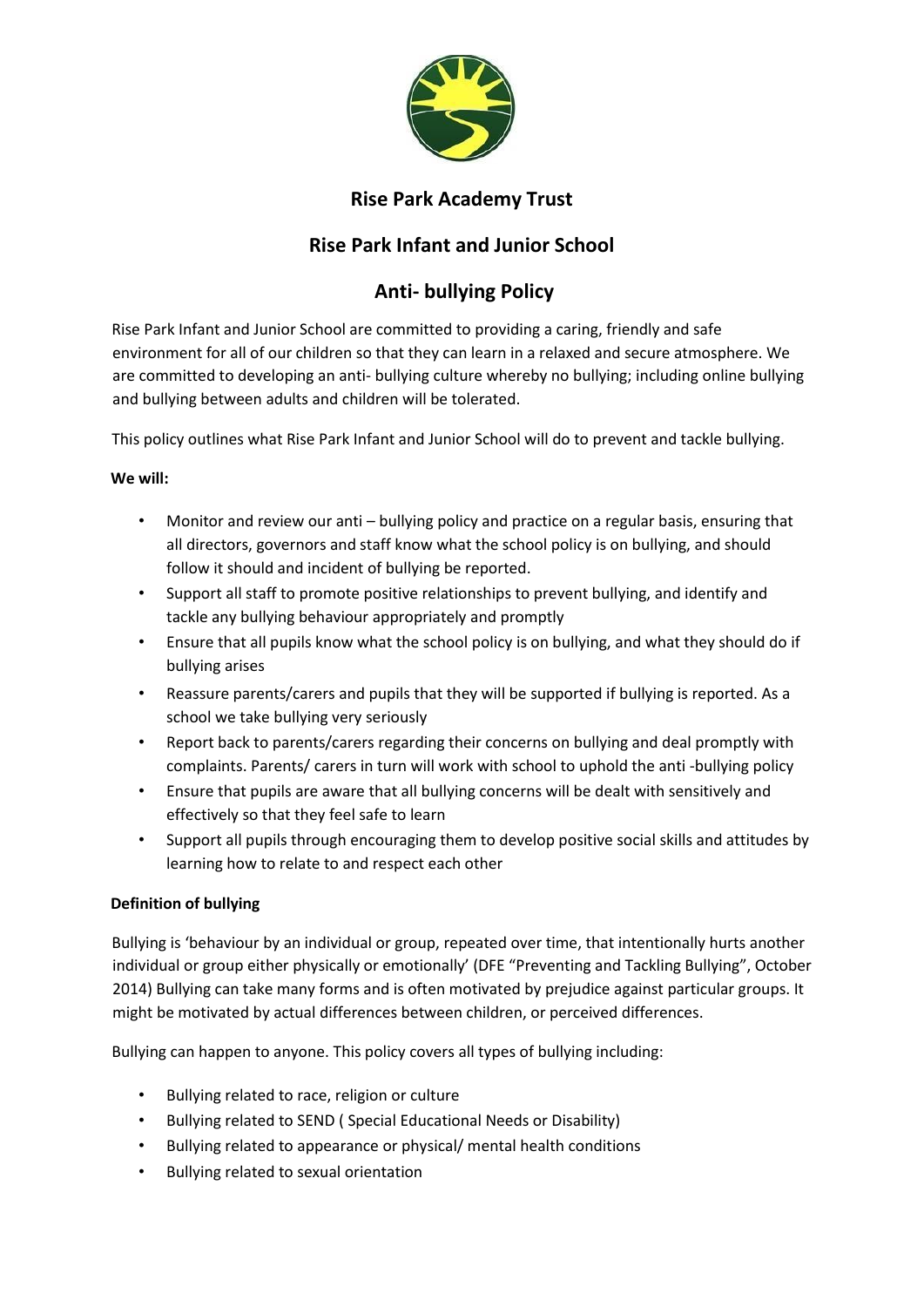- Bullying of young carers, children in care or otherwise related to home circumstances
- Bullying via technology for instance, cyber bullying via text message or the internet

Bullying can include: name calling, taunting, mocking, making offensive comments, kicking, hitting, taking belongings, gossiping, excluding people from groups, and spreading hurtful and untruthful rumours. This includes the same inappropriate and harmful behaviours expressed via digital devices (cyber bullying) such as sending inappropriate messages by phone, text, through websites and social media and apps, and sending offensive or degrading images by mobile phone or via the internet.

## **Preventing, identifying and responding to bullying**

In both schools we have created an ethos of good behaviour, where pupils treat one another and the school staff with respect because they know that this is the right way to behave. Values of respect for staff and other pupils, an understanding of the value of education, and a clear understanding of how our actions affect others, permeate the whole school environment and are reinforced by staff and older pupils who set a good example to the rest.

Our school's response to bullying does not start at the point at which the child has been bullied. Our school staff act proactively to gather any information about issues between pupils which might provoke conflict and develop strategies to prevent bullying occurring in the first place. This might involve talking to pupils about issues of difference, perhaps in lessons or through assemblies.

## **Strategies to help prevent the occurrence of bullying behaviour**

At Rise Park Infant and Junior School we will:

- Ensure staff are aware of and follow the school behaviour policy
- Create and support an inclusive environment which promotes a culture of mutual respect, consideration and care for others which will be upheld by all
- Actively provide opportunities ( through PSHE and SEAL activities) to develop pupils' social and emotional skills, including their resilience
- Provide an 'open door' approach for pupils, staff and parents/carers to access support and report concerns
- Challenge practice which does not uphold the school's values for example, tolerance, nondiscrimination and respect towards others
- Consider all opportunities for addressing bullying in all forms throughout the curriculum ( stories, drama and role play) including a range of additional approaches such as through displays, assemblies, events and the school council
- Regularly update and evaluate our approaches to take into account the developments of technology, and provide up to date advice and education to all the members of the community regarding positive on line behaviour
- Train all staff to identify all forms of bullying and to follow the school policy and procedures( including recording and reporting incidents
- Work with other agencies and the wider school community to prevent and tackle concerns
- Celebrate success and achievements to promote and build a positive school ethos

## **Involvement of pupils**

We will: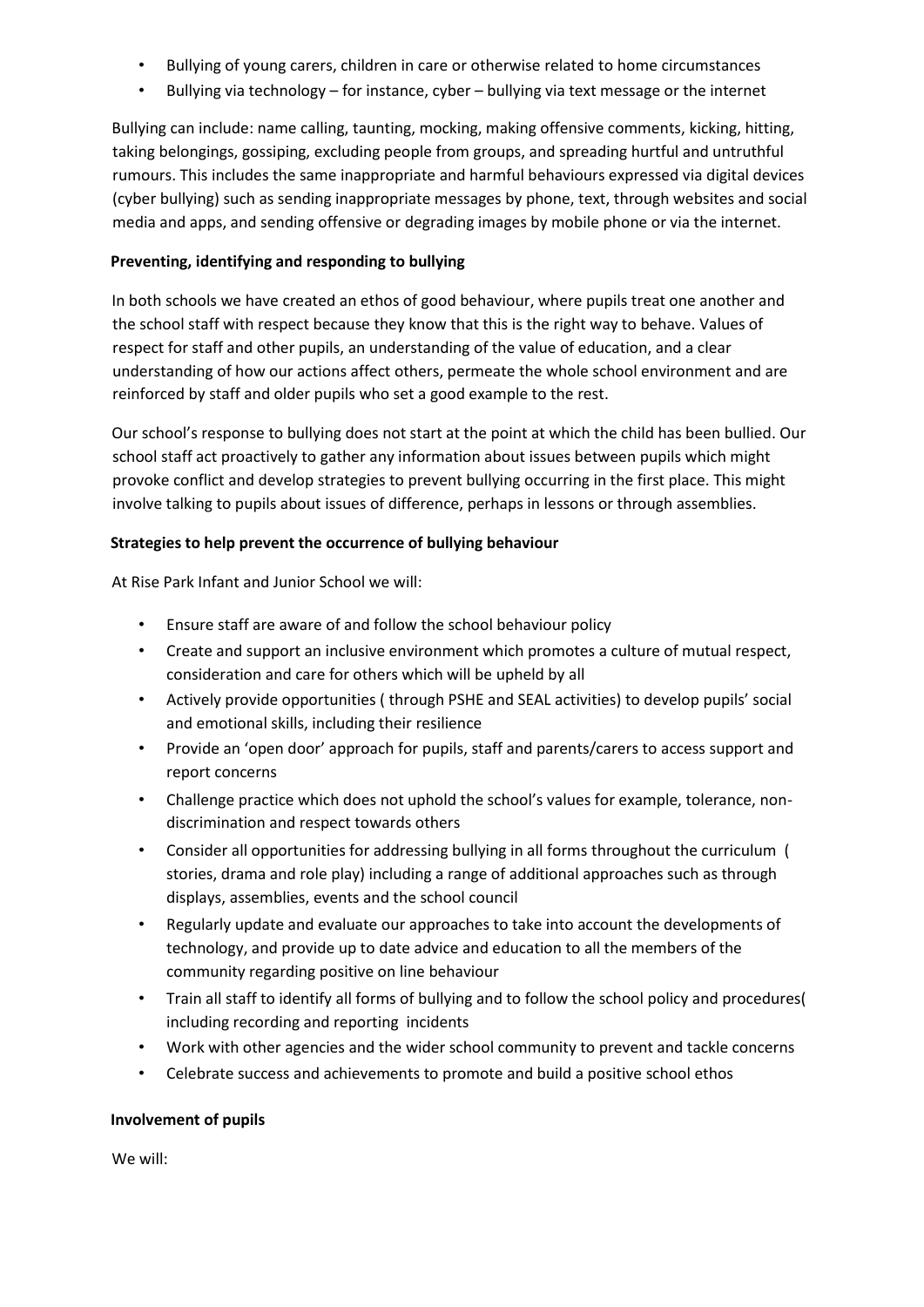- Regularly gather children's views on any concerns regarding bullying within the school
- Ensure that all pupils know how to express worries and anxieties about bullying
- Ensure that all pupils are aware of the range of sanctions which may be applied against those engaging in bullying
- Involve pupils in anti- bullying campaigns in schools and embedded messages in the wider school curriculum ( appropriate to their age)
- Offer support to pupils who have been bullied and to those who are bullying in order to

address the problems they have **Liaison with parents/carers** 

#### We will:

- Make sure that key information about bullying ( including named points of contact if parents are worried) is available to parents/ carers e.g. website
- Ensure parents know about our complaints procedure and how to use it effectively
- Ensure parents work with the school to role model positive behaviour for pupils

#### **Links with other school policies and practices**

This policy links with a number of other school policies and practices including:

- Complaints policy
- Behaviour Policy
- Safeguarding and Child Protection policies
- Whistleblowing Policy
- E-Safety ( online safety)
- Curriculum Policies such as PSHE and computing
- Staff Code of Conduct
- Equalities Policy
- Communications Policy

#### **Responsibilities**

It is the responsibility of:

- School Directors and Governors to take a lead role in monitoring and reviewing this policy
- Directors, Governors and Staff to be aware of this policy and implement it accordingly
- The Head Teacher to communicate the policy to the school community and to ensure that disciplinary measures are applied fairly, consistently and reasonably
- Staff to uphold the aims of the policy
- Parents/ carers to support their children and work in partnership with the school
- Pupils to understand and follow the policy

## **Procedure for all staff**

#### **Dealing with Incidents**

When bullying is suspected or reported: